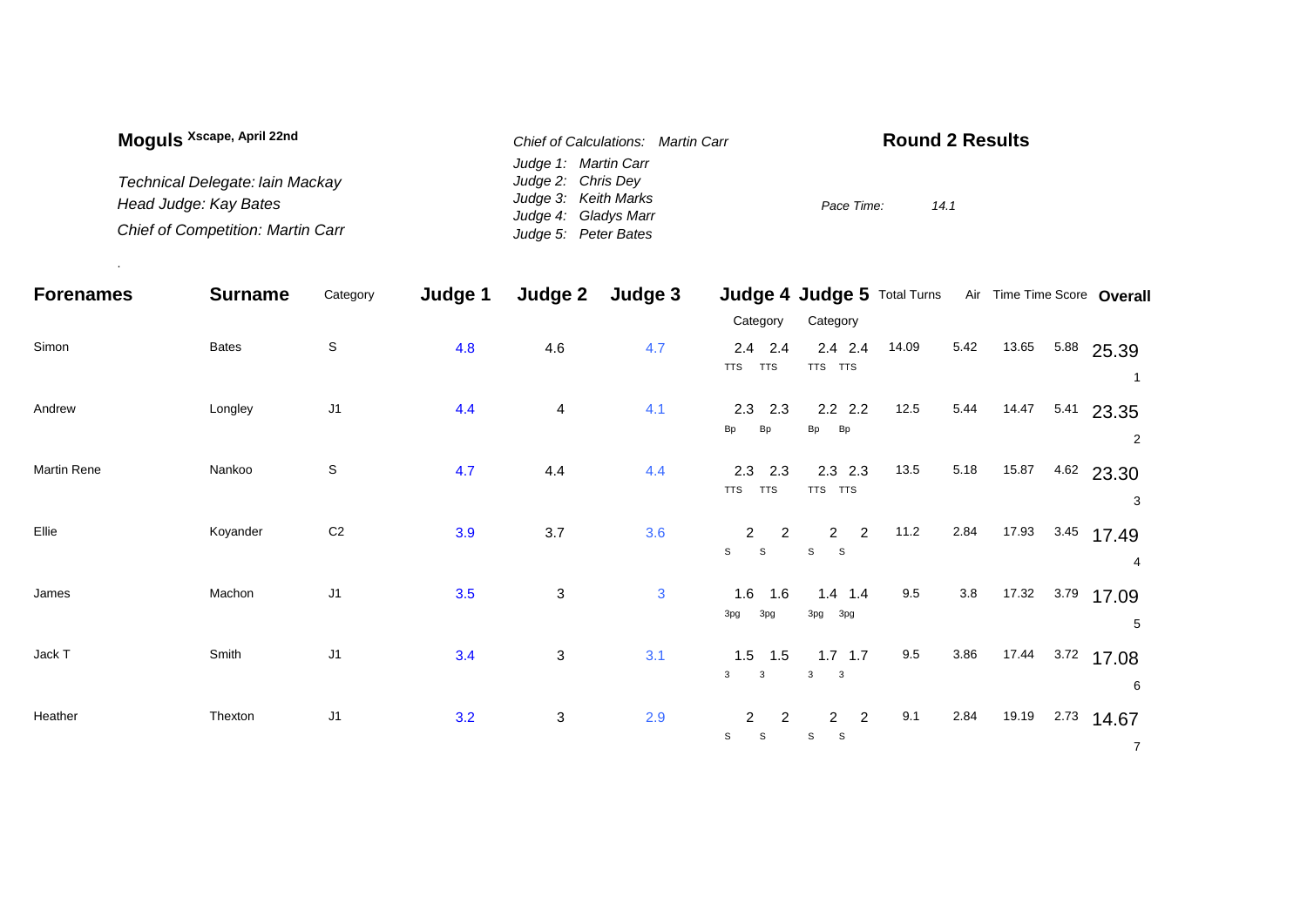| <b>Forenames</b> | <b>Surname</b> | Category       | Judge 1      | Judge 2        | Judge 3        |                                  | Judge 4 Judge 5 Total Turns     |         |      | Air Time Time Score Overall |      |             |  |
|------------------|----------------|----------------|--------------|----------------|----------------|----------------------------------|---------------------------------|---------|------|-----------------------------|------|-------------|--|
|                  |                |                |              |                |                | Category                         | Category                        |         |      |                             |      |             |  |
| Kate Elizabeth   | Williams       | C <sub>2</sub> | 3.3          | 3.1            | $\mathbf{3}$   | $\mathbf{2}$<br>2<br>S<br>S      | $1.8$ 1.8<br>S<br>-S            | 9.4     | 2.68 | 19.78                       | 2.4  | 14.48<br>8  |  |
| Peter            | Speight        | C <sub>2</sub> | 2.8          | 2.4            | 2.5            | 1.3<br>1.3<br>S<br>S             | $1.5$ 1.5<br>S S                | 7.69    | 1.98 | 19.28                       | 2.68 | 12.35<br>9  |  |
| Alexandra L      | Houston        | C <sub>1</sub> | $\mathbf{3}$ | 2.6            | 2.6            | 1.7<br>1.7<br>S.<br>$\mathbf{s}$ | $1.8$ 1.8<br>$S_S$              | 8.19    | 2.46 | 21.62                       | 1.35 | 12.00<br>10 |  |
| Ryan             | Kaye           | C <sub>1</sub> | 2.1          | $\overline{c}$ | $\overline{2}$ | $0.8\quad 0.8$<br>S<br>S         | $0.9\ 0.9$<br>S<br>$\mathbf{s}$ | 6.1     | 1.19 | 20.53                       | 1.97 | 9.26<br>11  |  |
| Amy              | <b>Bryant</b>  | J <sub>1</sub> | 1.3          | 1.1            | 1.1            | $1.5$ 1.5<br>S<br>S              | $1.3$ 1.3<br>S<br>-S            | $3.5\,$ | 1.98 | 18.69                       | 3.02 | 8.50<br>12  |  |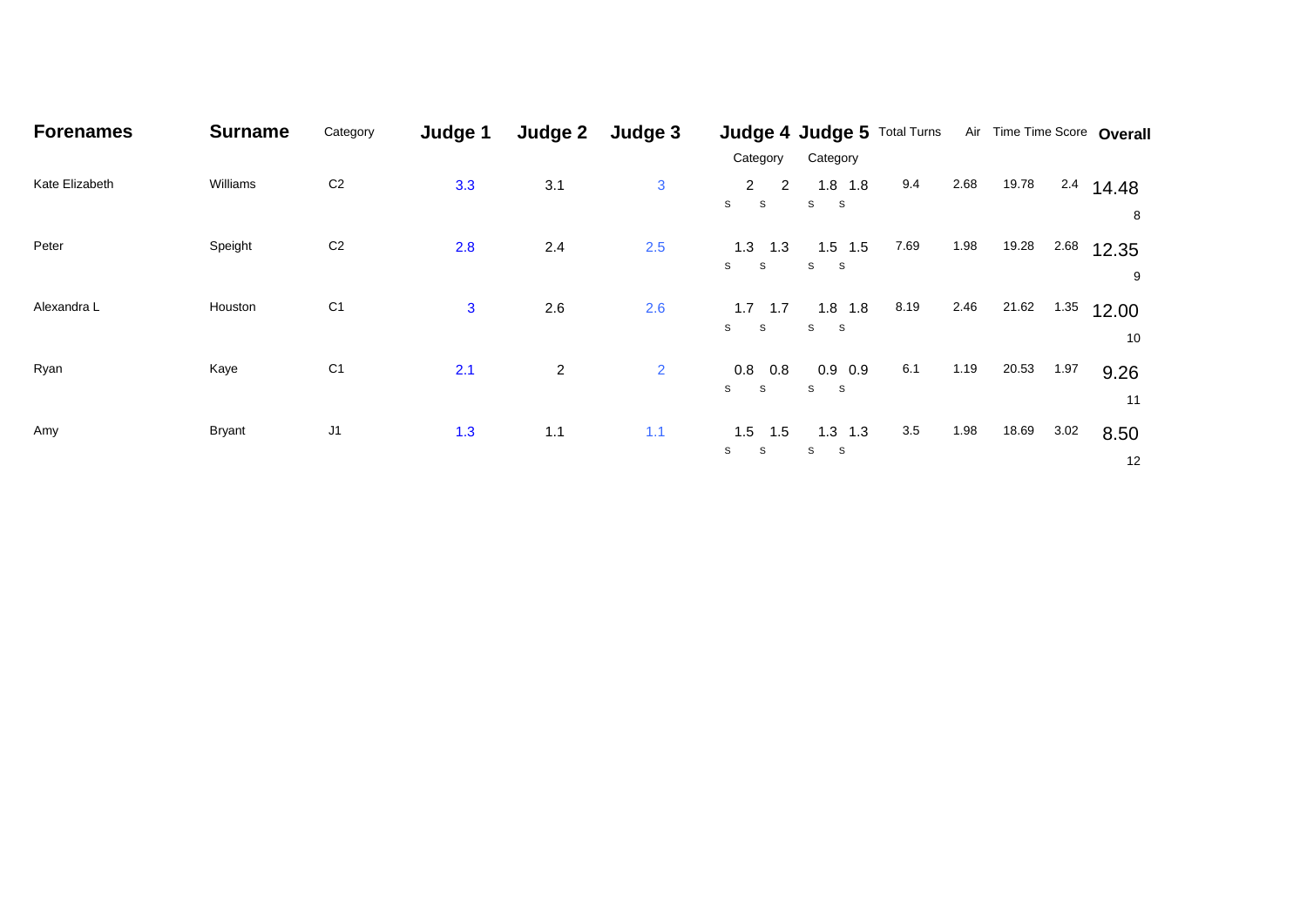| Moguls Xscape, April 22nd                | Chief of Calculations: Martin Carr           | <b>Round 1 Results</b> |  |  |  |  |
|------------------------------------------|----------------------------------------------|------------------------|--|--|--|--|
| Technical Delegate: Iain Mackay          | Judge 1: Martin Carr<br>Judge 2: Chris Dey   |                        |  |  |  |  |
| Head Judge: Kay Bates                    | Judge 3: Keith Marks                         |                        |  |  |  |  |
| <b>Chief of Competition: Martin Carr</b> | Judge 4: Gladys Marr<br>Judge 5: Peter Bates | Pace Time:<br>14.1     |  |  |  |  |

.

| <b>Names</b>   |              | Category       | Turns J1-3 |     |     |                                       | Air J4-5                                   | Total Turns and Air |      | Time in Sec and Scor |      | <b>Overall</b> |                |  |  |
|----------------|--------------|----------------|------------|-----|-----|---------------------------------------|--------------------------------------------|---------------------|------|----------------------|------|----------------|----------------|--|--|
|                |              |                |            |     |     |                                       | Jump Categor                               |                     |      |                      |      |                |                |  |  |
| Simon          | <b>Bates</b> | $\mathsf S$    | 4.8        | 4.6 | 4.5 | $2.4$ 2.4<br><b>TTS</b><br><b>TTS</b> | $2.4$ 2.4<br>TTS TTS                       | 13.89               | 5.42 | 14.25                | 5.53 | 24.84          | $\overline{1}$ |  |  |
| Andrew         | Longley      | J <sub>1</sub> | 4.4        | 4.2 | 4.3 | 2.3<br>2.3<br>Bp<br><b>Bp</b>         | $2.1$ 2.1<br>Bp<br><b>Bp</b>               | 12.9                | 5.32 | 15.29                | 4.94 | 23.16          | $\overline{2}$ |  |  |
| Martin Rene    | Nankoo       | $\mathsf S$    | 4.6        | 4.3 | 4.2 | 1.4<br>1.4<br>TT.<br><b>TT</b>        | $1.5$ 1.5<br>TT TT                         | 13.09               | 2.57 | 16.34                | 4.35 | 20.01          | 3              |  |  |
| Ellie          | Koyander     | C <sub>2</sub> | 4.2        | 4   | 3.9 | $2.3$ 2.3<br>s<br>S                   | $2.3$ 2.3<br>s<br>$\mathbf{s}$             | 12.1                | 3.26 | 18.47                | 3.14 | 18.5           | 4              |  |  |
| Jack T         | Smith        | J <sub>1</sub> | 3.2        | 3.1 | 3.2 | $1.5$ 1.5<br>3<br>$\mathbf{3}$        | $1.5$ 1.5<br>3<br>$\overline{\mathbf{3}}$  | 9.5                 | 3.62 | 17.1                 | 3.92 | 17.04          | 5              |  |  |
| James          | Machon       | J <sub>1</sub> | 3.3        | 3.3 | 3.5 | 0.6<br>0.6<br>3g<br>3g                | $0.8\ 0.8$<br>3g<br>3g                     | 10.1                | 1.73 | 18.29                | 3.24 | 15.07          | 6              |  |  |
| Kate Elizabeth | Williams     | C <sub>2</sub> | 3.5        | 3.1 | 3.1 | $\overline{2}$<br>2<br>s<br>S         | $1.9$ 1.9<br>S<br>S                        | 9.69                | 2.76 | 19.69                | 2.45 | 14.9           | $\overline{7}$ |  |  |
| Heather        | Thexton      | J <sub>1</sub> | 3.1        | 2.9 | 2.9 | $1.5$ 1.5<br>S<br>s                   | $1.6$ 1.6<br>S<br>$\mathbf{s}$             | 8.9                 | 2.19 | 19.63                | 2.48 | 13.57          | 8              |  |  |
| Alexandra L    | Houston      | C <sub>1</sub> | 2.7        | 2.7 | 2.6 | $\overline{2}$<br>2<br>S<br>S         | $\overline{c}$<br>$\overline{2}$<br>S<br>S | 8                   | 2.84 | 21.07                | 1.67 | 12.51          | 9              |  |  |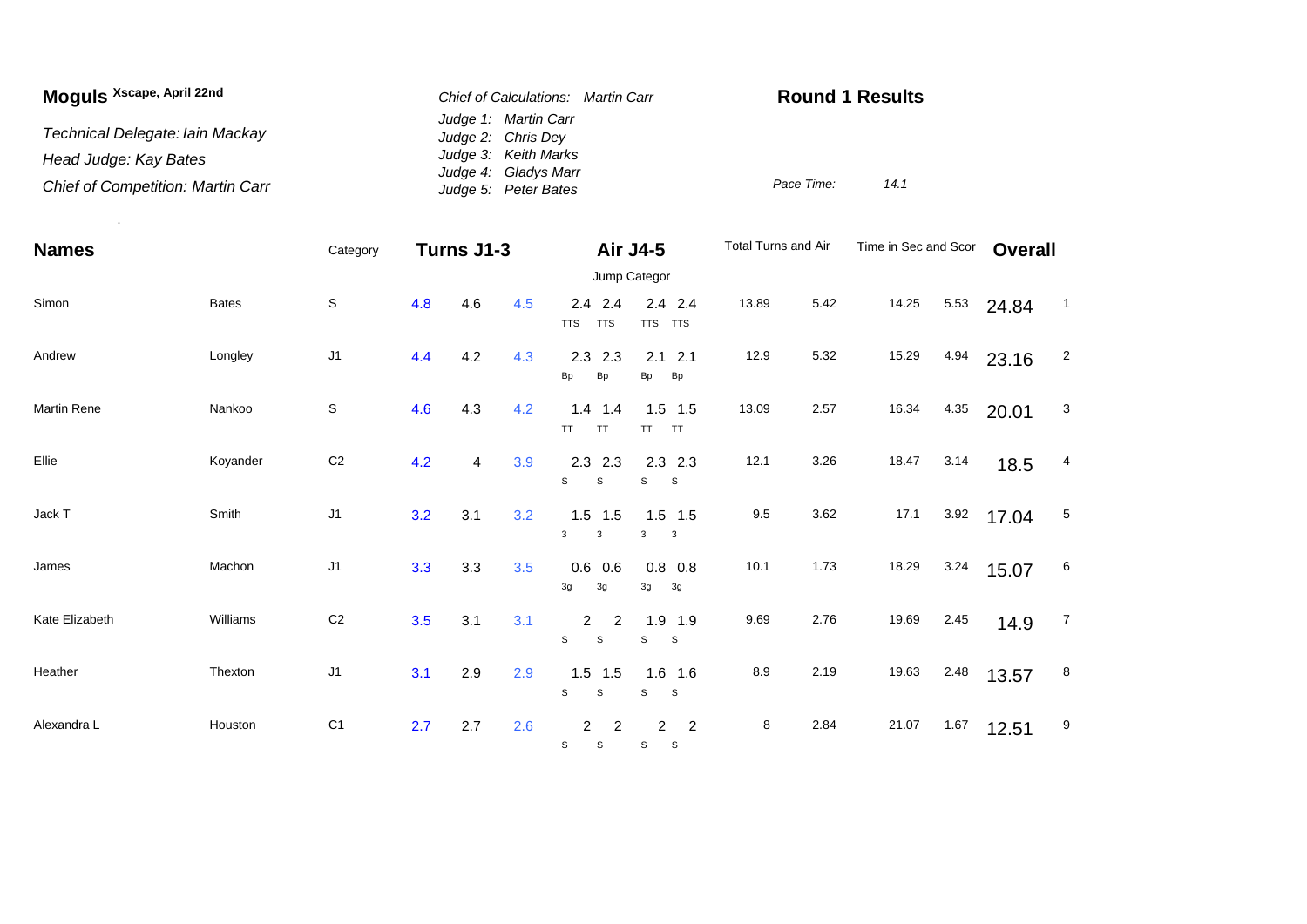| <b>Names</b> |                  | Category       |                | Turns J1-3     |                | <b>Air J4-5</b>                                              | Total Turns and Air         |                | Time in Sec and Scor |       | <b>Overall</b> |       |        |
|--------------|------------------|----------------|----------------|----------------|----------------|--------------------------------------------------------------|-----------------------------|----------------|----------------------|-------|----------------|-------|--------|
| Peter        | Speight          | C <sub>2</sub> | 3              | 2.7            | 2.6            | Jump Categor<br>$1.4$ 1.4<br>$\mathsf S$<br>S<br>$\mathbb S$ | $1.5$ 1.5<br>$\mathbf S$    | 8.3            | 2.04                 | 21.81 | 1.25           | 11.59 | 10     |
| Ryan         | Kaye             | C <sub>1</sub> | 2.2            | 2.4            | 2.4            | $0.9$ 0.9<br>3<br>$\mathbf{3}$<br>3                          | $1.1$ $1.1$<br>3            | $\overline{7}$ | 2.41                 | 21.22 | 1.58           | 10.99 | 11     |
| Amy          | <b>Bryant</b>    | J1             | 2.2            | 2.1            | 2.3            | $1.2$ 1.2<br>S<br>$\mathbb S$<br>$\mathbb S$                 | $1.3$ $1.3$<br>$\mathsf S$  | 6.6            | 1.77                 | 20.41 | 2.04           | 10.41 | 12     |
| Julian       | Thorp            | ${\sf M}$      | 2.6            | $\mathbf 3$    | 3              | $0.2\ 0.2$<br>St<br>St<br>$\mathsf{St}$                      | $0.4$ 0.4<br>St             | $8.6\,$        | 0.3                  | 21.63 | 1.35           | 10.25 | 13     |
| David        | Thexton          | $\mbox{C2}$    | $\overline{2}$ | 1.8            | $\overline{2}$ | $0.3$ 0.3<br>3p<br>3p<br>3p                                  | $0.6$ 0.6<br>3p             | 5.8            | 1.1                  | 19.28 | 2.68           | 9.58  | 14     |
| Joshua       | Law              | C <sub>1</sub> | 2.2            | $\overline{c}$ | 2.2            | $0.5$ 0.5<br>$\mathsf{TS}$<br>TS<br>TS                       | $0.3$ 0.3<br><b>TS</b>      | 6.4            | 0.73                 | 20.16 | 2.18           | 9.31  | 15     |
| Matthew      | Garvey           | $\mbox{C2}$    | 1.7            | 1.4            | 1.3            | $0.4$ 0.4<br>$\mathbb S$<br>S<br>$\mathbb S$                 | $0.6$ 0.6<br>$\mathbf{s}$   | 4.39           | 0.7                  | 17.83 | $3.5\,$        | 8.59  | $16\,$ |
| Paul         | Carr             | ${\sf M}$      | $\overline{2}$ | 1.8            | 1.8            | $0.4$ 0.4<br>D<br>D<br>D                                     | $0.5$ 0.5<br>D              | 5.6            | 0.64                 | 20.84 | 1.8            | 8.04  | 17     |
| Robert       | Machon           | $\mbox{C2}$    | 1.5            | 1.3            | 1.4            | $1.1$ 1.1<br>s<br>$\mathbb S$<br>$\mathbf S$                 | $1.3$ $1.3$<br>$\mathsf{s}$ | 4.19           | 1.7                  | 20.85 | 1.79           | 7.68  | 18     |
| Joe          | Hides            | C <sub>1</sub> | $\overline{2}$ | 1.8            | 1.8            | $1.1$ $1.1$<br>M<br>М<br>M                                   | $0.9$ 0.9<br>M              | 5.6            | 1.42                 | 24.03 | 0              | 7.02  | 19     |
| Hannah J     | Handford-Styring | Mi             | $\mathbf{1}$   | 1.2            | 1.4            | $0.8$ 0.8<br>S<br>$\mathsf S$<br>$\mathbb S$                 | $0.8$ 0.8<br>S              | 3.6            | 1.12                 | 20.02 | 2.26           | 6.98  | 20     |
| Rory         | Flindall         | C <sub>1</sub> | 1.5            | 1.2            | 1.1            | $0.7\quad 0.7$<br>S<br>$\mathsf{s}$<br>$S_S$                 | $0.8$ 0.8                   | 3.8            | 1.05                 | 22.68 | 0.75           | 5.6   | 21     |